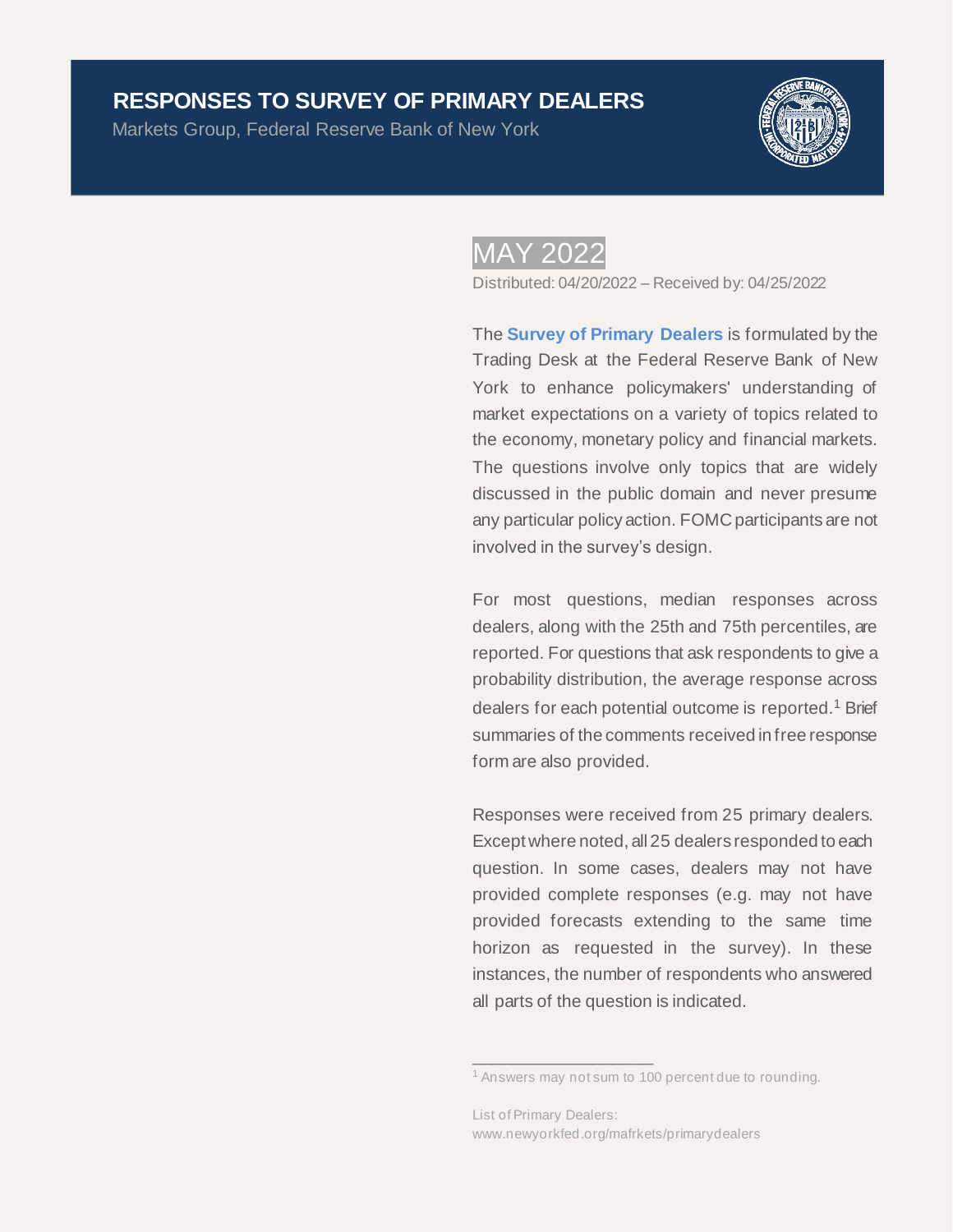# **Table of Contents**

| $Q-1)$    | <b>FOMC Meeting Expectations</b>                                                      |
|-----------|---------------------------------------------------------------------------------------|
| $Q-2)$    | Target Federal Funds Rate/Range and Lower Bound Expectations                          |
| $Q-3)$    | Expectations for Target Federal Funds Rate/Range under Various Hypothetical Scenarios |
| $Q-4)$    | <b>Federal Reserve Assets</b>                                                         |
| $Q-5)$    | Ten-Year Treasury Yield Probability Distributions                                     |
| $Q-6$     | Change in 5-Year, 5-Year Nominal Treasury Yield                                       |
| $Q-7)$    | U.S. Real GDP Growth Probability Distributions                                        |
| $Q - 8$ ) | Inflation Probability Distributions                                                   |
| $Q-9)$    | U.S. and Global Recession Probabilities                                               |
| $Q-10$    | <b>Estimates of Economic Indicators</b>                                               |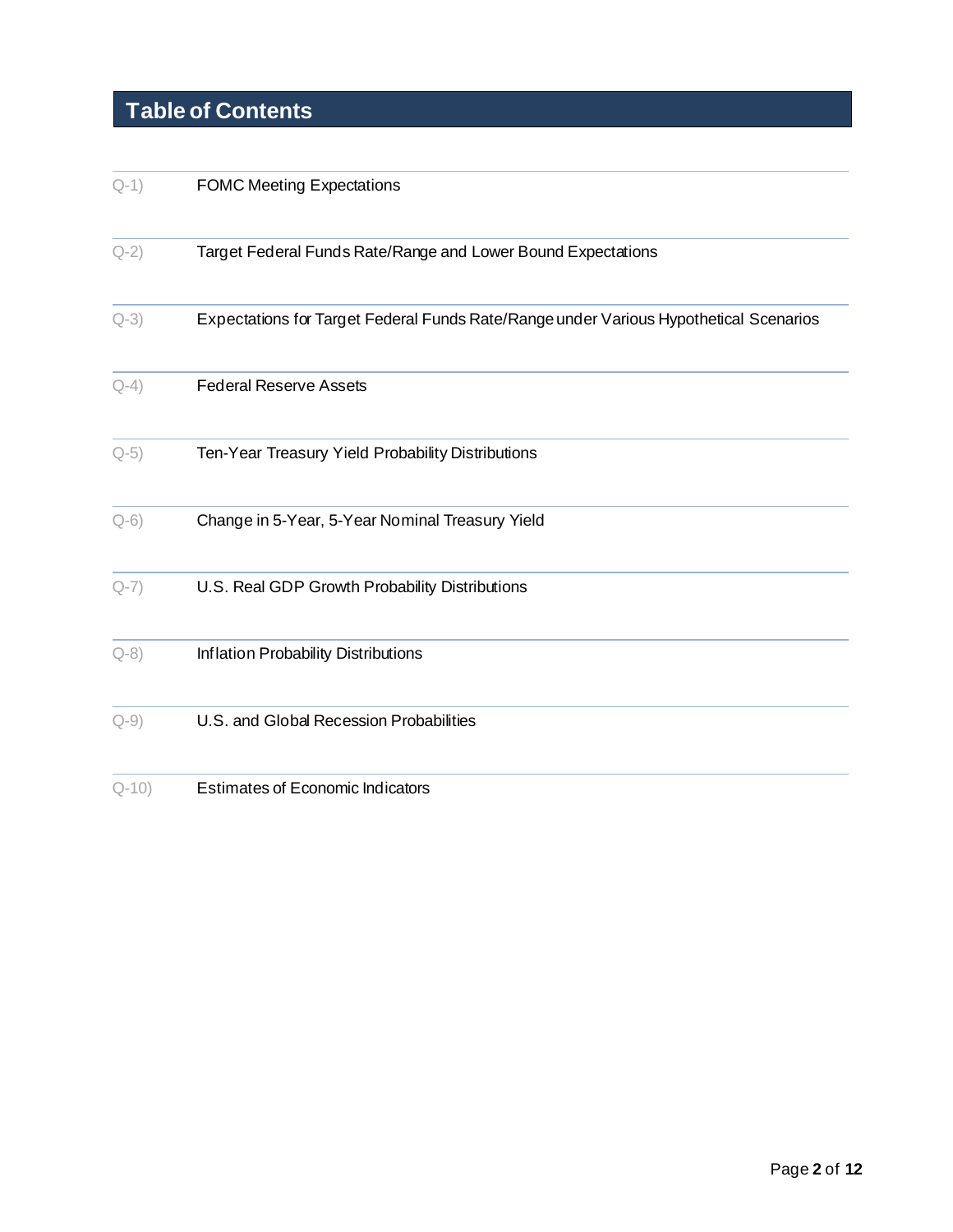<span id="page-2-0"></span>**1a)** Provide below your expectations for **changes**, if any, to the language referencing each of the following topics in the May FOMC statement. **Please write N/A if you do not expect any changes.**

Current economic conditions:

### **Many dealers indicated they expected little or no change. Several dealers indicated they expected a reference to slowing growth or downside risks around growth.**

Economic outlook and communication on the expected path of the target federal funds rate:

**In response to this question, many dealers indicated they expected a 50 basis point increase in the target range for the federal funds rate. Some dealers indicated they expected some signal of further increases in the target range. Several dealers indicated they saw some possibility that the statement would reflect that the Committee expects to move the target range to neutral "expeditiously".**

Communication on tools other than the target federal funds rate:

**Most dealers indicated they expected an announcement of balance sheet reduction. In response to this question, several indicated they expected balance sheet reduction to start in May, and several others indicated they expected June. Some dealers indicated they expected caps on securities reductions.** 

Other: (13 responses)

**Dealers did not provide significant commentary in this section.**

**1b)** What are your expectations for the Chair's press conference?

**Some dealers indicated they expected the Chair to emphasize the FOMC's commitment to addressing inflation and the need for further rate increases. Several dealers indicated they expected the Chair to reference elevated inflationary pressures or risks, and several dealers expected reference to the strong labor market.** 

**On balance sheet policy, some dealers indicated they expected the Chair to provide detail on balance sheet reduction. On rate expectations, several dealers specified they expected the Chair to reiterate a desire to move the target range "expeditiously" to neutral. Several dealers indicated they expected the Chair to signal the potential for one or more additional 50-basis point rate increases at subsequent meetings.** 

<span id="page-2-1"></span>**2a)** Provide your estimate of the most likely outcome (i.e., the mode) for the target federal funds rate or range, as applicable, immediately following the FOMC meetings and at the end of each of the following quarters and years below. For the time periods at which you expect a target range, please indicate the midpoint of that range in providing your response.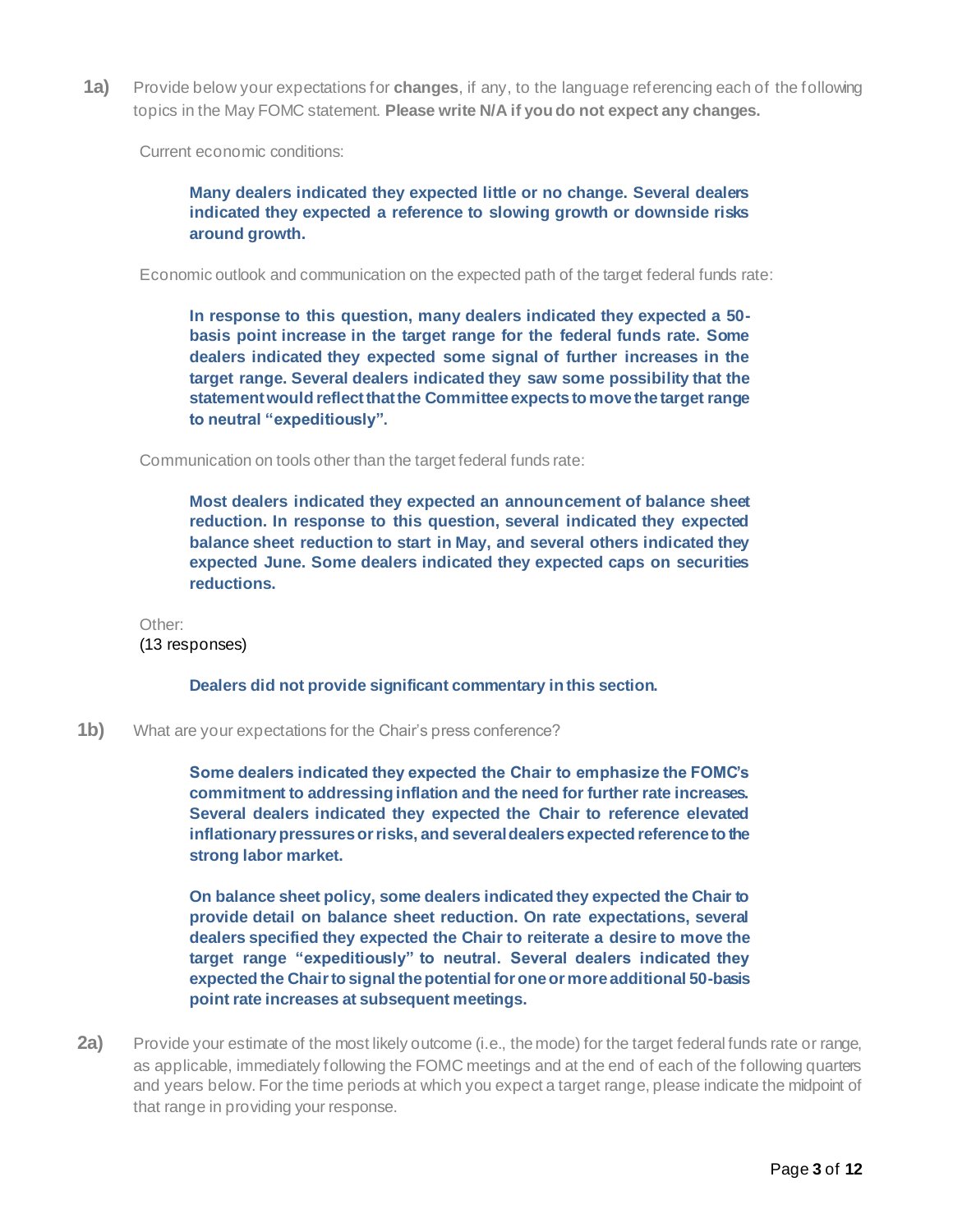|                | May<br>$3 - 4$ | Jun.<br>$14 - 15$ | Jul.<br>$26 - 27$ | Sep.<br>$20 - 21$ | Nov.<br>$1-2$ | Dec.<br>$13 - 14$ | Jan. $31 -$<br>Feb. 1 |
|----------------|----------------|-------------------|-------------------|-------------------|---------------|-------------------|-----------------------|
| 25th Pctl      | 0.88%          | 1.38%             | 1.63%             | 1.88%             | 2.13%         | 2.38%             | 2.63%                 |
| Median         | 0.88%          | 1.38%             | 1.63%             | 1.88%             | 2.13%         | 2.38%             | 2.63%                 |
| 75th Pctl      | 0.88%          | 1.38%             | 1.88%             | 2.13%             | 2.38%         | 2.63%             | 2.88%                 |
| # of Responses | 25             | 25                | 25                | 25                | 25            | 25                | 25                    |

|                | $\sqrt{2023}$ Q1 | 2023 Q2 | $\sqrt{2023}$ Q3 | 2023 Q4 |
|----------------|------------------|---------|------------------|---------|
| 25th Pctl      | 2.63%            | 2.63%   | 2.63%            | 2.63%   |
| <b>Median</b>  | 2.88%            | 2.88%   | 2.88%            | 3.13%   |
| 75th Pctl      | 2.88%            | 3.13%   | 3.38%            | 3.13%   |
| # of Responses | 25               | 25      | 25               | 25      |
|                |                  |         |                  |         |
|                | 2024 Q1          | 2024 Q2 | 2024 Q3          | 2024 Q4 |
| 25th Pctl      | 2.63%            | 2.63%   | 2.63%            | 2.63%   |
| <b>Median</b>  | 3.00%            | 2.88%   | 2.88%            | 2.88%   |
| 75th Pctl      | 3.38%            | 3.13%   | 3.13%            | 3.13%   |
| # of Responses | 22               | 22      | 22               | 22      |
|                |                  |         |                  |         |
|                | 2025             | 2026    | 2027             | 2028    |

|                | 2025    | 2026  | 2027  | 2028  |
|----------------|---------|-------|-------|-------|
| 25th Pctl      | 2.13%   | 2.13% | 2.13% | 2.13% |
| <b>Median</b>  | 2.63%   | 2.38% | 2.38% | 2.38% |
| 75th Pctl      | 3.13%   | 2.88% | 2.63% | 2.63% |
| # of Responses | $22 \,$ | 22    | 21    | 21    |

2b) In addition, provide your estimate of the longer run target federal funds rate and your expectation for the average federal funds rate over the next 10 years.

|           | Longer Run | 10-yr Average<br><b>FF</b> Rate |
|-----------|------------|---------------------------------|
| 25th Pctl | 2.13%      | 2.13%                           |
| Median    | 2.38%      | 2.25%                           |
| 75th Pctl | 2.50%      | 2.65%                           |

2c) Please indicate the percent chance that you attach to the target federal funds rate or range falling in each of the following ranges immediately following the May and June FOMC meetings and at the end of 2022. 2023, and 2024. If you expect a target range, please use the midpoint of that range in providing your response. (22 responses)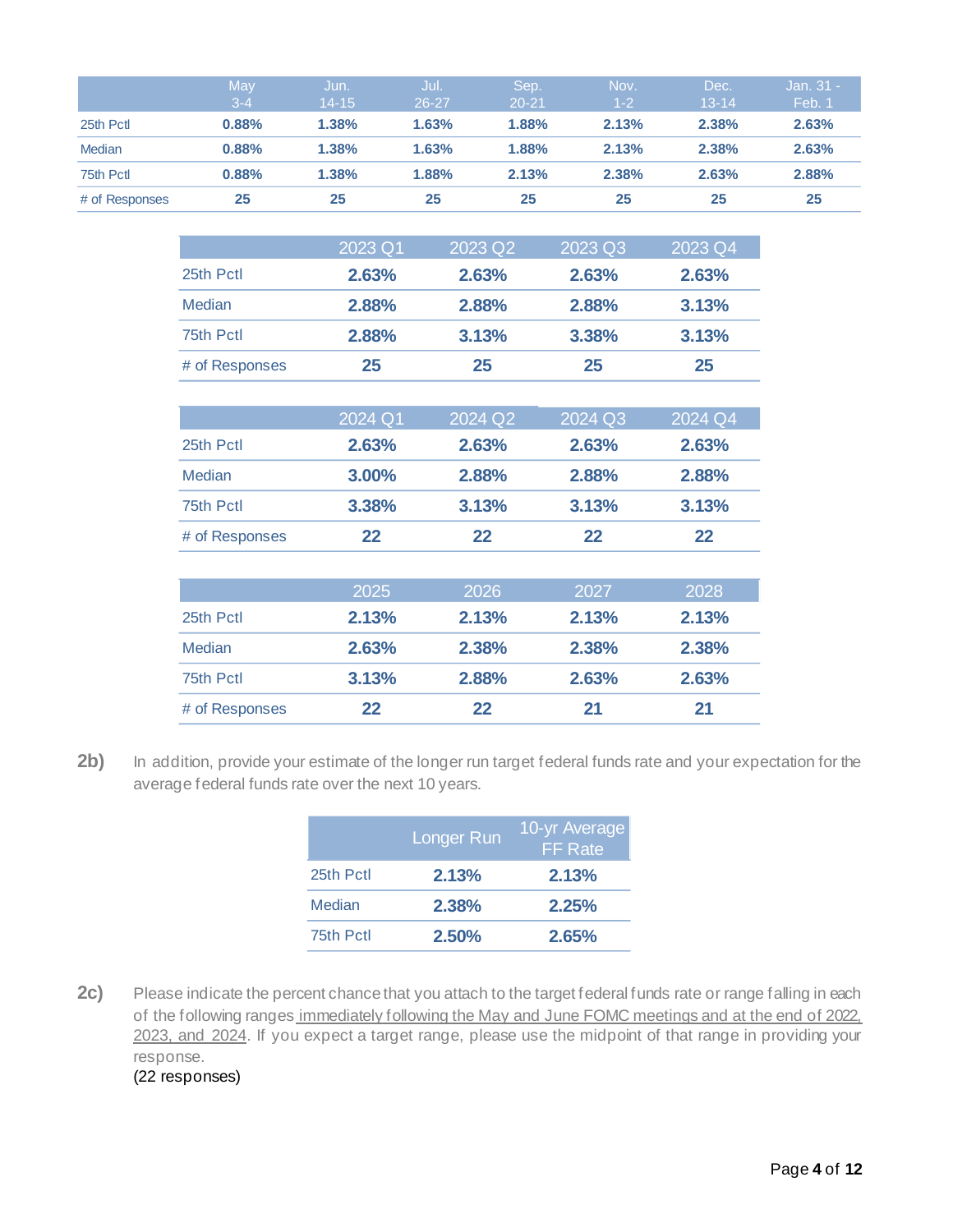| Federal Funds Rate or Range after May 2022 FOMC Meeting |            |                      |                      |          |                                            |    |                            |          |          |                     |  |
|---------------------------------------------------------|------------|----------------------|----------------------|----------|--------------------------------------------|----|----------------------------|----------|----------|---------------------|--|
|                                                         | $< 0.00\%$ | $0.00 -$<br>$0.25\%$ | $0.26 -$<br>$0.50\%$ | $0.75\%$ | $0.51 - 0.76 - 1.01 - 1.26 -$<br>$-1.00\%$ |    | $1.25\%$ $1.50\%$ $1.75\%$ | $1.51 -$ | $1.76 -$ | $2.00\% \ge 2.01\%$ |  |
| Average                                                 | $0\%$      | $0\%$                | $0\%$                | 6%       | 88%                                        | 5% | $0\%$                      | $0\%$    | $0\%$    | $0\%$               |  |

| Federal Funds Rate or Range after June 2022 FOMC Meeting |            |          |          |          |    |     |                                     |           |           |               |  |  |
|----------------------------------------------------------|------------|----------|----------|----------|----|-----|-------------------------------------|-----------|-----------|---------------|--|--|
|                                                          |            | $0.00 -$ | $0.26 -$ |          |    |     | $0.51 - 0.76 - 1.01 - 1.26 -$       | $-1.51 -$ | $-1.76 -$ |               |  |  |
|                                                          | $< 0.00\%$ | 0.25%    | $0.50\%$ | $0.75\%$ |    |     | $1.00\%$ $1.25\%$ $1.50\%$ $1.75\%$ |           | $2.00\%$  | $\geq 2.01\%$ |  |  |
| Average                                                  | $0\%$      | $0\%$    | $0\%$    | $1\%$    | 3% | 13% | 64%                                 | 17%       | 2%        | 0%            |  |  |
|                                                          |            |          |          |          |    |     |                                     |           |           |               |  |  |

| Federal Funds Rate or Range at the End of 2022 |               |  |                                                                |  |       |  |         |          |           |               |  |
|------------------------------------------------|---------------|--|----------------------------------------------------------------|--|-------|--|---------|----------|-----------|---------------|--|
|                                                |               |  | $1.01 - 1.26 - 1.51 - 1.76 - 2.01 - 2.26 -$                    |  |       |  |         | $2.51 -$ | $-2.76 -$ |               |  |
|                                                |               |  |                                                                |  |       |  |         |          |           |               |  |
|                                                | $\leq 1.00\%$ |  | $1.25\%$ $1.50\%$ $1.75\%$ $2.00\%$ $2.25\%$ $2.50\%$ $2.75\%$ |  |       |  |         |          | $3.00\%$  | $\geq 3.01\%$ |  |
| Average                                        |               |  | 1% 1% 1% 2%                                                    |  | $8\%$ |  | 14% 27% | 23%      | 16%       | 7%            |  |
|                                                |               |  |                                                                |  |       |  |         |          |           |               |  |

| Federal Funds Rate or Range at the End of 2023 |               |       |  |           |                                                                                                                  |                 |  |  |            |        |  |
|------------------------------------------------|---------------|-------|--|-----------|------------------------------------------------------------------------------------------------------------------|-----------------|--|--|------------|--------|--|
|                                                | $\leq 1.75\%$ |       |  |           | $1.76 - 2.01 - 2.26 - 2.51 - 2.76 - 3.01 - 3.26 -$<br>$2.00\%$ 2.25% 2.50% 2.75% 3.00% 3.25% 3.50% 3.75% ≥ 3.76% |                 |  |  | $3.51 -$   |        |  |
| Average                                        | 5%            | $3\%$ |  | $6\%$ 13% |                                                                                                                  | 13% 14% 13% 11% |  |  | <b>11%</b> | $11\%$ |  |

| Federal Funds Rate or Range at the End of 2024 |               |    |                   |        |                                                |         |     |          |          |    |  |
|------------------------------------------------|---------------|----|-------------------|--------|------------------------------------------------|---------|-----|----------|----------|----|--|
|                                                |               |    |                   |        | $1.76 - 2.01 - 2.26 - 2.51 - 2.76 - 3.01 -$    |         |     | $3.26 -$ | $3.51 -$ |    |  |
|                                                | $\leq 1.75\%$ |    | $2.00\%$ $2.25\%$ |        | $2.50\%$ 2.75% 3.00% 3.25% 3.50% 3.75% ≥ 3.76% |         |     |          |          |    |  |
| Average                                        | 9%            | 5% |                   | 8% 11% |                                                | 14% 15% | 14% | 10%      | 9%       | 7% |  |
|                                                |               |    |                   |        |                                                |         |     |          |          |    |  |

**2d)** What is your estimate of the target federal funds rate or range at the effective lower bound?

|           | <b>Level of Target Federal</b><br><b>Funds Rate or Range</b><br>at ELB |
|-----------|------------------------------------------------------------------------|
| 25th Pctl | $0.00\%$                                                               |
| Median    | 0.13%                                                                  |
| 75th Pctl | 0.13%                                                                  |

**2e)** For parts a-d, please explain the factors behind any change to your expectations, where applicable, since the last policy survey.

> **Some dealers indicated they raised or brought forward their modal expectations for increases in the target range for the federal funds rate compared with their prior survey response due to communications from FOMC officials. Several dealers cited higher inflation expectations, and several others cited higher realized inflation. Several dealers indicated that, given their inflation expectations, they expected the Committee to increase the target range for the federal funds rate into restrictive territory.**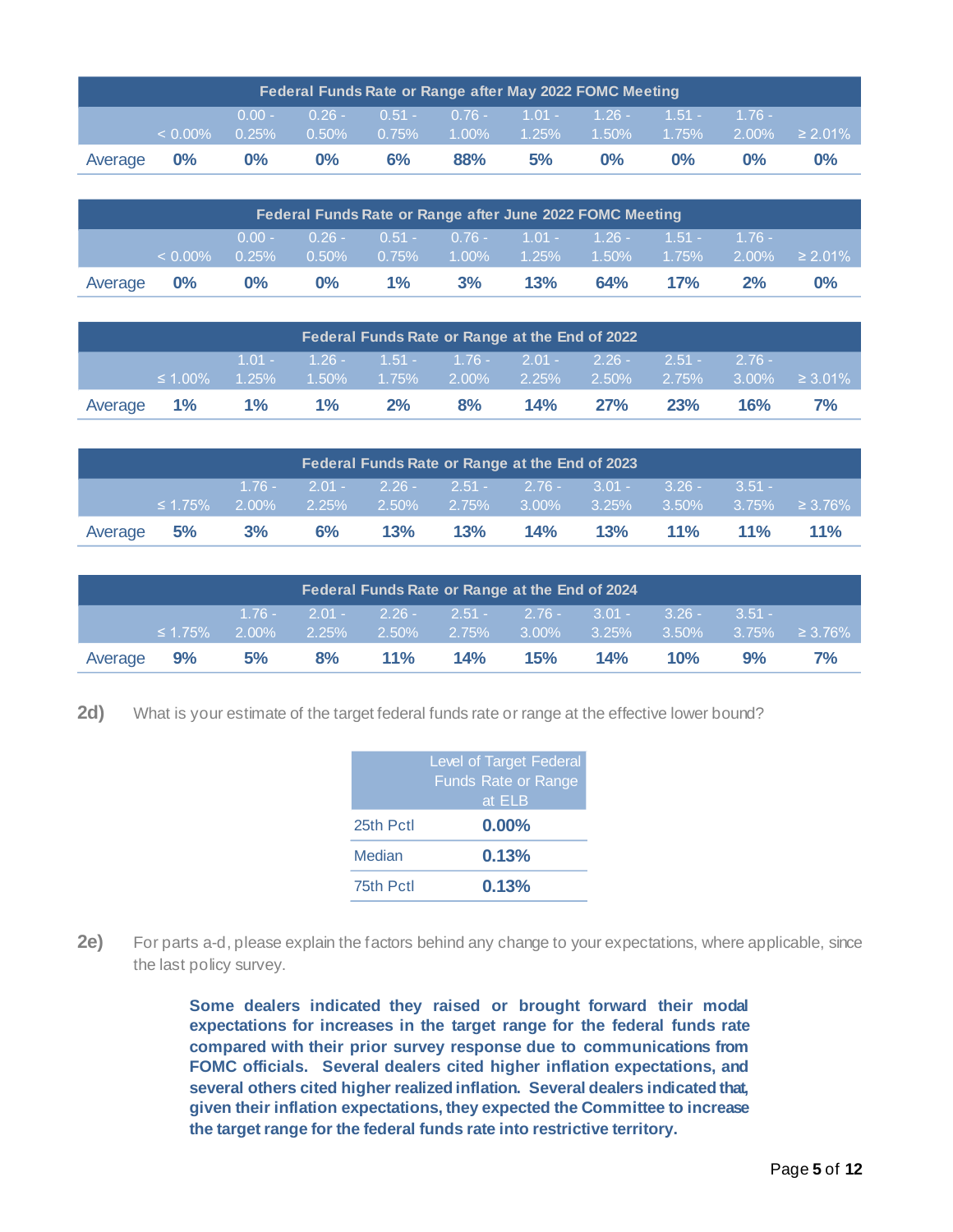<span id="page-5-0"></span>**3)** The following matrix lays out hypothetical scenarios in which the realized levels of the 2023 unemployment rate (Q4 average level) and 2023 core PCE inflation (Q4/Q4 growth) are either 50 basis points above, below, or equal to the medians of FOMC participants' projections for these indicators in the current (March 2022) Summary of Economic Projections (SEP). For example, the upper left box represents a scenario in which the unemployment rate and core PCE inflation are both 50 basis points below the current SEP medians.

For each of the following scenarios, please indicate the level of the target federal funds rate or range that you expect would prevail at the end of Q1 2024. If you expect a target range, please indicate the midpoint of that range in providing your response.\*

|                                                     |                                   | 2023 Unemployment Rate<br>(Q4 average level) |                                   |           |  |  |
|-----------------------------------------------------|-----------------------------------|----------------------------------------------|-----------------------------------|-----------|--|--|
|                                                     | <b>25th Percentile Responses</b>  | $-50$ bps                                    | <b>Current SEP</b><br>median 3.5% | $+50$ bps |  |  |
|                                                     | $-50$ bps                         | 2.63%                                        | 2.38%                             | 2.10%     |  |  |
| <b>2023 Core</b><br><b>PCE Inflation</b><br>(Q4/Q4) | <b>Current SEP</b><br>median 2.6% | 3.00%                                        | 2.80%                             | 2.50%     |  |  |
|                                                     | $+50$ bps                         | 3.63%                                        | 3.20%                             | 3.00%     |  |  |

|                                                     | <b>Median</b>                     | 2023 Unemployment Rate<br>(Q4 average level) |                                   |           |  |  |
|-----------------------------------------------------|-----------------------------------|----------------------------------------------|-----------------------------------|-----------|--|--|
|                                                     | <b>Responses</b>                  | $-50$ bps                                    | <b>Current SEP</b><br>median 3.5% | $+50$ bps |  |  |
|                                                     | $-50$ bps                         | 2.63%                                        | 2.63%                             | 2.38%     |  |  |
| <b>2023 Core</b><br><b>PCE Inflation</b><br>(Q4/Q4) | <b>Current SEP</b><br>median 2.6% | 3.13%                                        | 2.88%                             | 2.63%     |  |  |
|                                                     | $+50$ bps                         | 3.88%                                        | 3.50%                             | 3.13%     |  |  |

|                                                     |                                   | 2023 Unemployment Rate<br>(Q4 average level) |                                   |           |  |  |
|-----------------------------------------------------|-----------------------------------|----------------------------------------------|-----------------------------------|-----------|--|--|
|                                                     | <b>75th Percentile Responses</b>  | $-50$ bps                                    | <b>Current SEP</b><br>median 3.5% | $+50$ bps |  |  |
| <b>2023 Core</b><br><b>PCE Inflation</b><br>(Q4/Q4) | $-50$ bps                         | 2.88%                                        | 2.63%                             | 2.38%     |  |  |
|                                                     | <b>Current SEP</b><br>median 2.6% | 3.38%                                        | 3.13%                             | 2.88%     |  |  |
|                                                     | $+50$ bps                         | 4.13%                                        | 3.70%                             | 3.38%     |  |  |

Please explain any assumptions underlying your responses.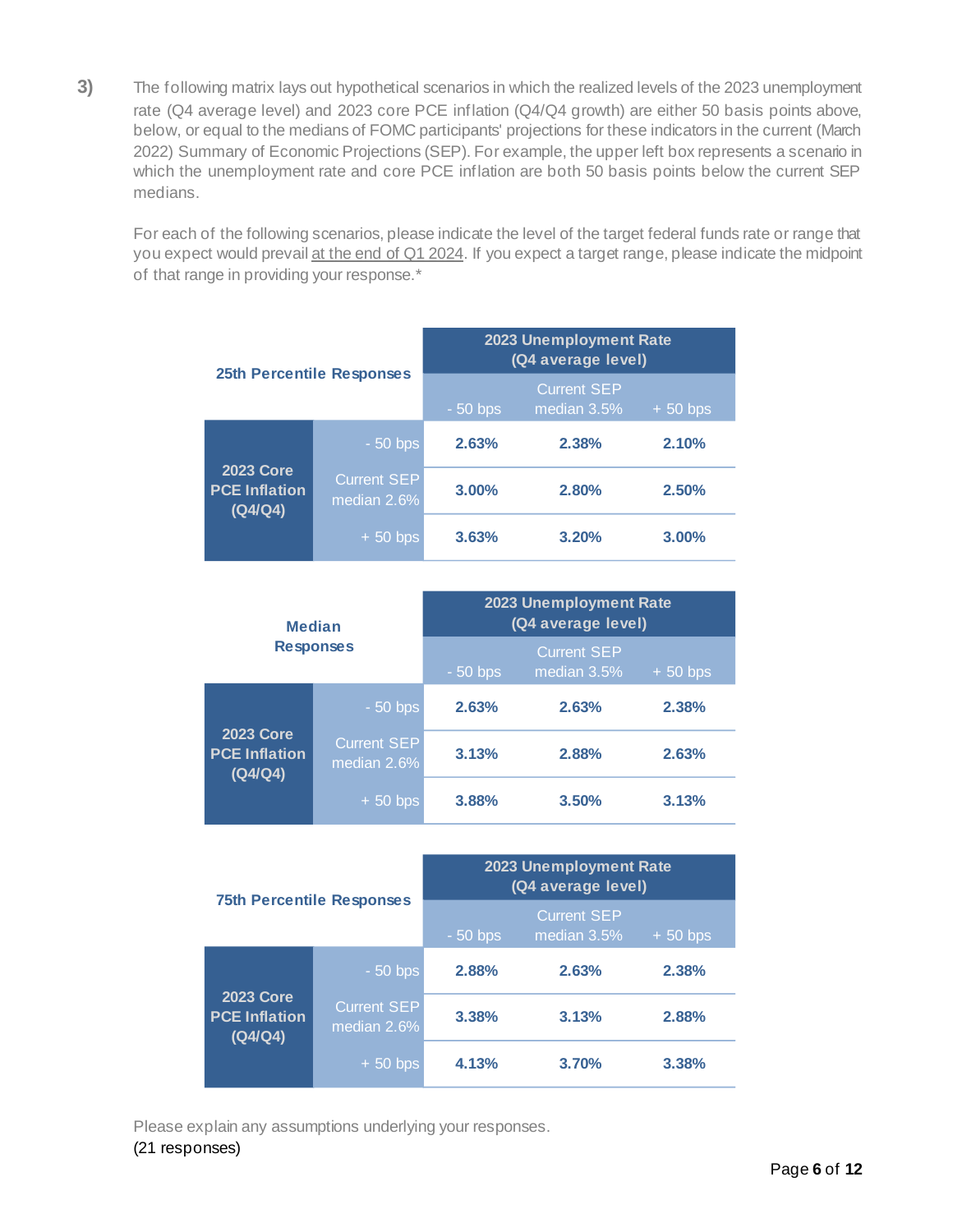**Many dealers specifically described inflation as more important than the unemployment rate for the level of the target range for the federal funds rate at the time horizon specified in the question. Several dealers' written responses indicated they expected the Committee would be more responsive to higher inflation scenarios.**

<span id="page-6-0"></span>**4a)** Please provide your modal expectation for the total net change in SOMA holdings of U.S. Treasury securities and agency mortgage-backed securities (MBS) over each of the periods below.

If you expect SOMA holdings to increase on net in a given period, for example through net asset purchases, please enter a positive number. If you expect SOMA holdings to be unchanged on net in a given period, for example through reinvestments that result in no net change in holdings, please enter 0. If you expect SOMA holdings to decline on net in a given period, for example through maturities or paydowns that exceed any reinvestments or through sales, please enter a negative number.

| Net Change in U.S. Treasury Securities (\$ billions) |              |             |              |              |              |              |              |              |              |  |  |
|------------------------------------------------------|--------------|-------------|--------------|--------------|--------------|--------------|--------------|--------------|--------------|--|--|
|                                                      | Apr.<br>2022 | May<br>2022 | Jun.<br>2022 | Jul.<br>2022 | Aug.<br>2022 | Sep.<br>2022 | Oct.<br>2022 | Nov.<br>2022 | Dec.<br>2022 |  |  |
| 25th Pctl                                            |              | $-20$       | $-40$        | $-60$        | -60          | $-60$        | -60          | $-60$        | -60          |  |  |
| Median                                               |              | $-10$       | $-40$        | $-50$        | -60          | $-60$        | -60          | $-60$        | -60          |  |  |
| 75th Pctl                                            |              |             | $-20$        | $-40$        | -60          | $-60$        | -60          | -60          | -60          |  |  |

### (23 responses)

| Net Change in U.S. Treasury Securities (\$ billions)               |        |        |        |        |        |        |        |        |  |  |
|--------------------------------------------------------------------|--------|--------|--------|--------|--------|--------|--------|--------|--|--|
| 2023 Q2 2023 Q3 2023 Q4 2024 Q1 2024 Q2 2024 Q3 2024 Q4<br>2023 Q1 |        |        |        |        |        |        |        |        |  |  |
| 25th Pctl                                                          | $-180$ | $-180$ | $-180$ | -180   | $-180$ | $-180$ | $-180$ | $-180$ |  |  |
| Median                                                             | $-180$ | $-180$ | $-180$ | $-180$ | $-180$ | $-178$ | $-168$ | $-130$ |  |  |
| 75th Pctl                                                          | -180   | -180   | -180   | $-180$ | $-170$ | -90    | $-23$  | 0      |  |  |

| Net Change in U.S. Treasury Securities (\$ billions) |        |                                 |    |    |  |  |  |  |  |  |
|------------------------------------------------------|--------|---------------------------------|----|----|--|--|--|--|--|--|
|                                                      |        | 2025 Q1 2025 Q2 2025 Q3 2025 Q4 |    |    |  |  |  |  |  |  |
| 25th Pctl                                            | $-137$ | -83                             |    |    |  |  |  |  |  |  |
| Median                                               |        |                                 |    |    |  |  |  |  |  |  |
| 75th Pctl                                            | 38     | 90                              | 90 | 90 |  |  |  |  |  |  |

| <b>Net Change in Agency MBS (\$ billions)</b> |      |       |       |       |       |       |       |       |       |  |  |
|-----------------------------------------------|------|-------|-------|-------|-------|-------|-------|-------|-------|--|--|
|                                               | Apr. | May   | Jun.  | Jul.  | Aug.  | Sep.  | Oct.  | Nov.  | Dec.  |  |  |
|                                               | 2022 | 2022  | 2022  | 2022  | 2022  | 2022  | 2022  | 2022  | 2022  |  |  |
| 25th Pctl                                     |      | $-13$ | $-25$ | $-32$ | $-35$ | $-35$ | $-35$ | $-35$ | $-35$ |  |  |
| Median                                        |      | -6    | $-20$ | $-25$ | $-30$ | $-30$ | $-29$ | $-28$ | $-28$ |  |  |
| 75th Pctl                                     |      |       | $-12$ | $-20$ | -24   | $-25$ | -21   | $-21$ | $-21$ |  |  |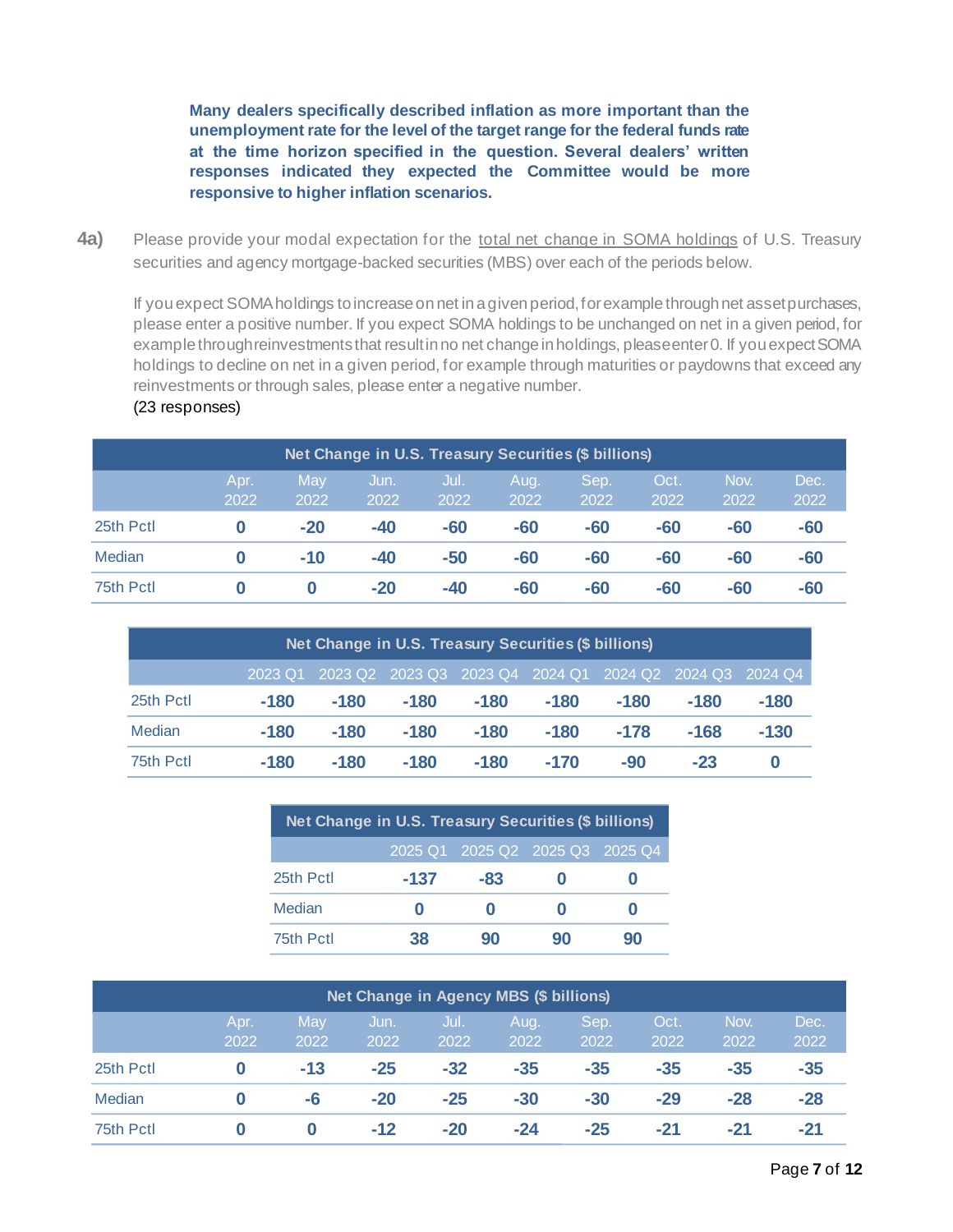| Net Change in Agency MBS (\$ billions) |                                                                       |        |        |        |        |        |        |       |  |  |  |
|----------------------------------------|-----------------------------------------------------------------------|--------|--------|--------|--------|--------|--------|-------|--|--|--|
|                                        | 2023 Q2 2023 Q3 2023 Q4 2024 Q1<br>2024 Q2 2024 Q3 2024 Q4<br>2023 Q1 |        |        |        |        |        |        |       |  |  |  |
| 25th Pctl                              | $-105$                                                                | $-105$ | $-105$ | $-105$ | $-105$ | $-105$ | $-105$ | $-92$ |  |  |  |
| Median                                 | -84                                                                   | $-90$  | $-90$  | -88    | $-75$  | -66    | -68    | -57   |  |  |  |
| 75th Pctl                              | -59                                                                   | -66    | $-70$  | $-61$  | -51    | -57    | $-43$  | $-30$ |  |  |  |

| Net Change in Agency MBS (\$ billions) |       |       |       |     |  |  |  |  |  |  |
|----------------------------------------|-------|-------|-------|-----|--|--|--|--|--|--|
| 2025 Q1 2025 Q2 2025 Q3 2025 Q4        |       |       |       |     |  |  |  |  |  |  |
| 25th Pctl                              | $-75$ | $-73$ | -69   | -68 |  |  |  |  |  |  |
| Median                                 | $-48$ | $-54$ | $-43$ | -38 |  |  |  |  |  |  |
| 75th Pctl                              | $-10$ |       |       |     |  |  |  |  |  |  |

**4b)** If you expect the SOMA portfolio to decline, please indicate the period in which you expect the SOMA portfolio will cease to decline as well as the size of the SOMA portfolio when it ceases to decline. For reference, Securities Held Outright in the SOMA portfolio on April 13, 2022 was \$8,505 billion according to the most recent H.4.1 release.

|               |                            | Period in which SOMA Size of SOMA Portfolio |
|---------------|----------------------------|---------------------------------------------|
|               | <b>Portfolio Ceases to</b> | when it Ceases to                           |
|               | Decline*:                  | Decline**:                                  |
| 25th Pctl     | Q4 2024                    | 5750                                        |
| <b>Median</b> | Q1 2025                    | 6250                                        |
| 75th Pctl     | Q <sub>2</sub> 2025        | 6250                                        |

*\*Dropdown selections: Q2 2022, Q3 2022, Q4 2022, Q1 2023, Q2 2023, Q3 2023, Q4 2023, Q1 2024, Q2 2024, Q3 2024, Q4 2024, Q1 2025, Q2 2025, Q3 2025, Q4 2025, Q1 2026, Q2 2026, Q3 2026, Q4 2026, Q1 2027, Q2 2027, Q3 2027, Q4 2027, Q1 2028 or later.*

*\*\*Dropdown selections: \$0-500bn, \$501-1000bn, \$1001-1500bn, \$1501-2000bn, \$2001-2500bn, \$2501-3000bn, \$3001-3500bn, \$3501-4000bn, \$4001-4500bn, \$4501-5000bn, \$5001-5500bn, \$5501-6000bn, \$6001-6500bn, \$6501-7000bn, \$7001-7500bn, \$7501-8000bn, \$8001bn or larger*

**4c)** Please provide any additional information on your expectations for balance sheet reduction that is not captured above.

## (23 responses)

**Some dealers indicated they viewed sales of mortgage-backed securities (MBS) as possible. Several dealers indicated they expected MBS principal payments to not exceed their expected maximum cap on MBS reductions. Several dealers indicated they saw rotation of MBS into Treasuries as possible in the long run.** 

<span id="page-7-0"></span>**5)** Please indicate the percent chance that you attach to the 10-year Treasury yield falling in each of the following ranges at the end of 2022 and 2023.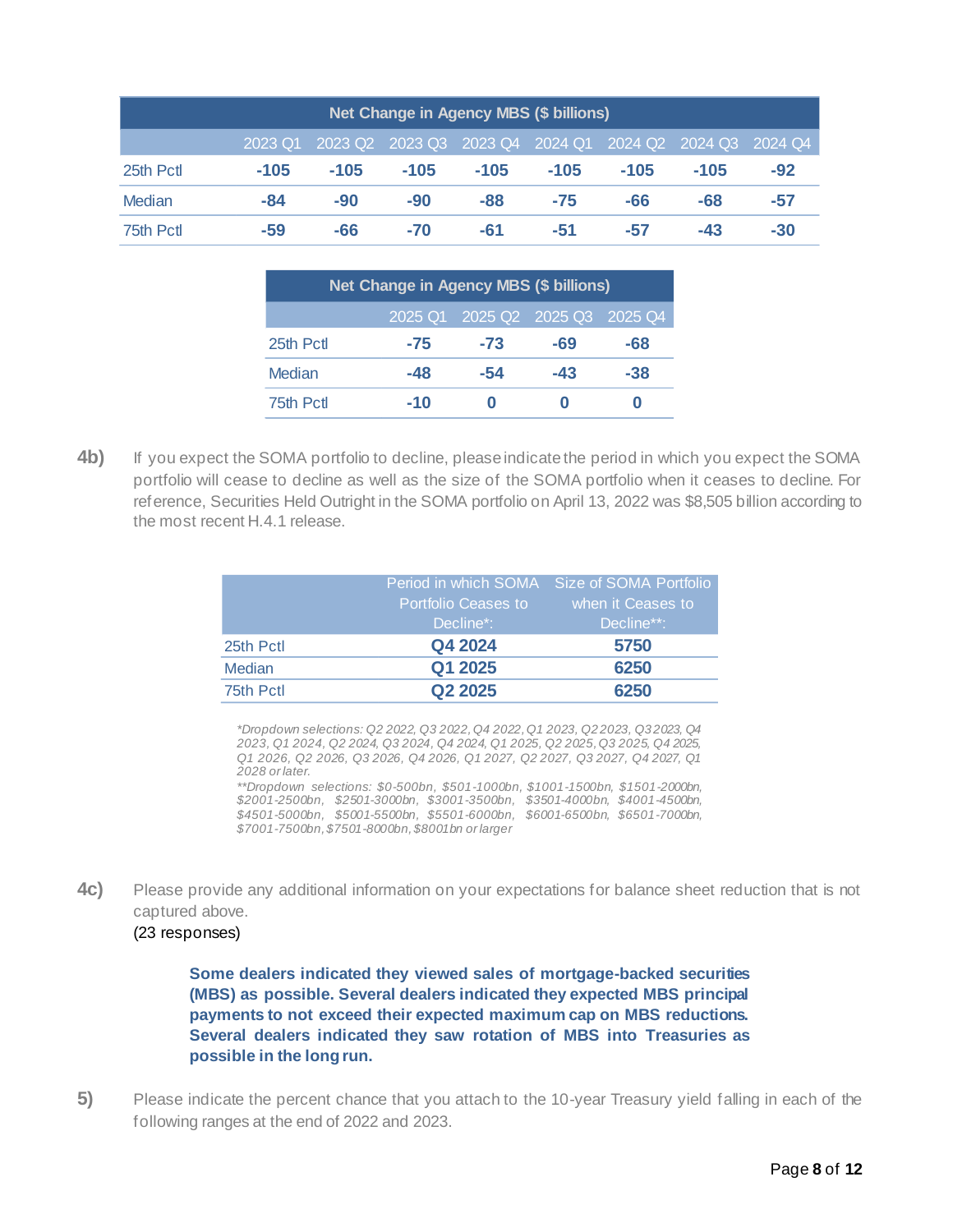| Year-end 2022 |               |    |       |                                                                             |     |     |          |                     |
|---------------|---------------|----|-------|-----------------------------------------------------------------------------|-----|-----|----------|---------------------|
|               | $\leq 1.00\%$ |    |       | $1.01 - 1.51 - 2.01 - 2.51 - 3.01 -$<br>$1.50\%$ 2.00% 2.50% 3.00% 3.50% 3. |     |     | $3.51 -$ | $4.00\% \ge 4.01\%$ |
| Average 1%    |               | 2% | $7\%$ | 16%                                                                         | 30% | 28% | 12%      | $4\%$               |

| Year-end 2023 |                                                                                                          |       |    |     |             |  |  |    |  |
|---------------|----------------------------------------------------------------------------------------------------------|-------|----|-----|-------------|--|--|----|--|
|               | $1.01 - 1.51 - 2.01 - 2.51 - 3.01 - 3.51 -$<br>$\leq 1.00\%$ 1.50% 2.00% 2.50% 3.00% 3.50% 4.00% ≥ 4.01% |       |    |     |             |  |  |    |  |
| Average 2%    |                                                                                                          | $4\%$ | 8% | 18% | 24% 22% 14% |  |  | 7% |  |

<span id="page-8-0"></span>**6)** As of April 19, the 5-year, 5-year forward nominal Treasury yield increased by approximately 80 basis points since the March FOMC meeting. Please rate the importance of the following factors in explaining the change in the 5-year, 5-year forward nominal Treasury yield since the March FOMC meeting. **(5=very important, 1=not important).**

**Factors Explaining the Change in the 5-year, 5-year Forward Nominal Treasury Yield Since the March FOMC**

|                  | Changes in the<br>outlook for the<br>longer run real<br>federal funds rate | Changes in the<br>outlook for U.S.<br>inflation | Changes in<br>expectations for<br>Fed balance sheet foreign monetary<br>policy | Changes in<br>expectations for<br>policy | Changes in<br>geopolitical<br>factors | Changes in<br>positioning or<br>other technical<br>factors | Other<br>(Please Explain) |
|------------------|----------------------------------------------------------------------------|-------------------------------------------------|--------------------------------------------------------------------------------|------------------------------------------|---------------------------------------|------------------------------------------------------------|---------------------------|
| 1-Not Important  |                                                                            |                                                 |                                                                                |                                          |                                       |                                                            |                           |
| $\mathcal{P}$    |                                                                            |                                                 |                                                                                |                                          | 12                                    |                                                            |                           |
| 3                |                                                                            |                                                 |                                                                                |                                          |                                       |                                                            |                           |
|                  |                                                                            | 11                                              |                                                                                |                                          |                                       |                                                            |                           |
| 5-Very Important | 11                                                                         | 10                                              |                                                                                |                                          |                                       |                                                            |                           |
| # of Responses   | 25                                                                         | 25                                              | 25                                                                             | 25                                       | 25                                    | 25                                                         |                           |

If "Other", please explain:

(1 responses)

### **Dealers did not provide significant commentary in this section.**

**7)** Please provide the percent chance you attach to the following outcomes for U.S. real GDP growth in 2022, 2023, and 2024 (Q4/Q4).

<span id="page-8-1"></span>(21 responses)

|         |            |          |          |          |          | Probability Distribution of U.S. Real GDP Growth in 2022 (Q4/Q4) |          |          |          |               |
|---------|------------|----------|----------|----------|----------|------------------------------------------------------------------|----------|----------|----------|---------------|
|         |            | $0.00 -$ | $0.51 -$ | $1.01 -$ | $1.51 -$ | $2.01 -$                                                         | $2.51 -$ | $3.01 -$ | $3.51 -$ |               |
|         | $< 0.00\%$ | 0.50%    | 1.00%    | 1.50%    | 2.00%    | 2.50%                                                            | $3.00\%$ | 3.50%    | 4.00%    | $\geq 4.01\%$ |
| Average | 2%         | 3%       | 5%       | 14%      | 19%      | 22%                                                              | 17%      | 10%      | 5%       | 3%            |
|         |            |          |          |          |          |                                                                  |          |          |          |               |
|         |            |          |          |          |          | Probability Distribution of U.S. Real GDP Growth in 2023 (Q4/Q4) |          |          |          |               |
|         |            | $0.00 -$ | $0.51 -$ | $1.01 -$ | $1.51 -$ | $2.01 -$                                                         | $2.51 -$ | $3.01 -$ | $3.51 -$ |               |
|         | $< 0.00\%$ | 0.50%    | 1.00%    | 1.50%    | $2.00\%$ | 2.50%                                                            | $3.00\%$ | 3.50%    | 4.00%    | $\geq 4.01\%$ |
| Average | 7%         | 8%       | 11%      | 16%      | 22%      | 20%                                                              | 9%       | 4%       | 2%       | 1%            |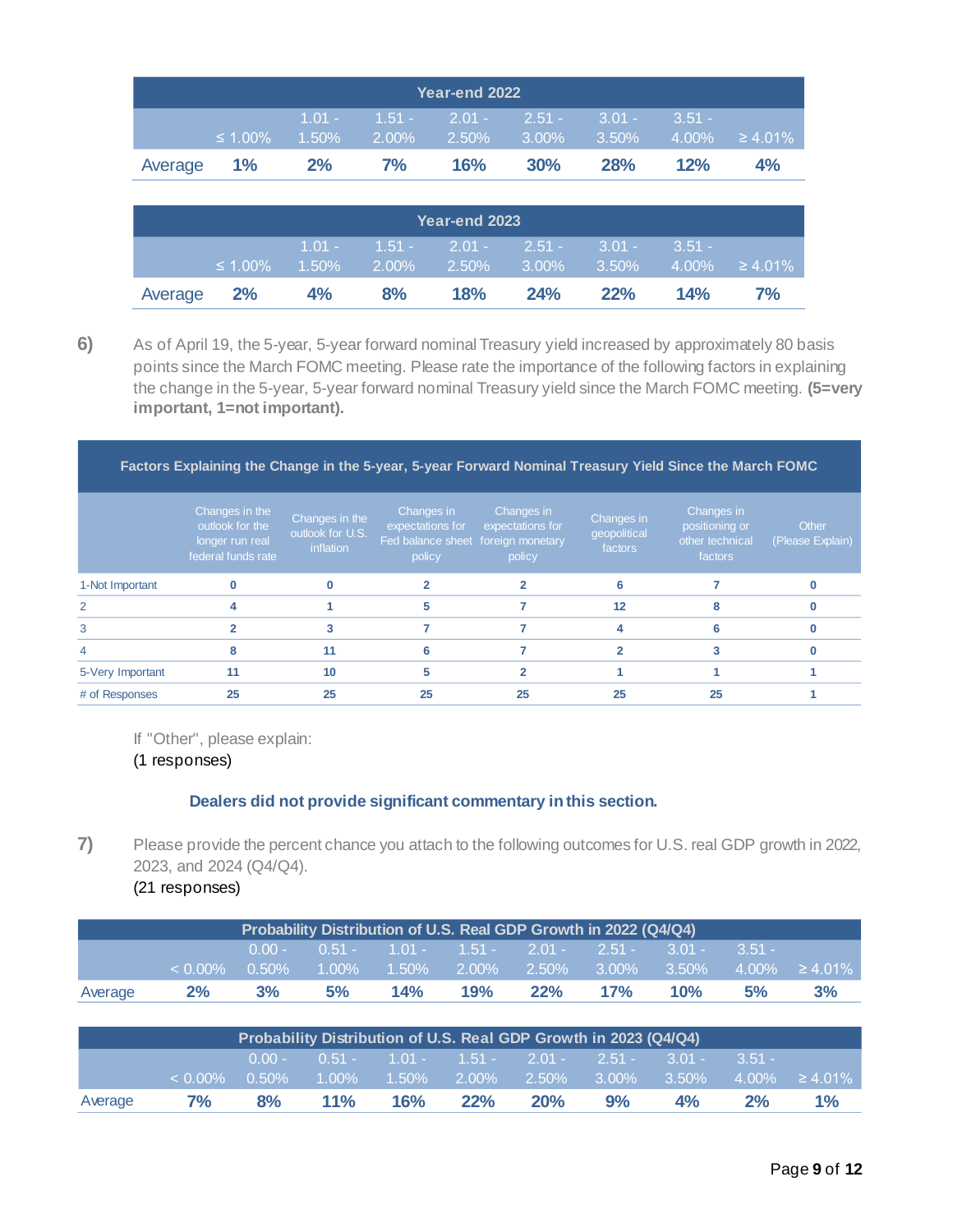|         | Probability Distribution of U.S. Real GDP Growth in 2024 (Q4/Q4) |                      |     |     |     |                                                                                             |    |          |          |                     |  |
|---------|------------------------------------------------------------------|----------------------|-----|-----|-----|---------------------------------------------------------------------------------------------|----|----------|----------|---------------------|--|
|         | $< 0.00\%$                                                       | $0.00 -$<br>$0.50\%$ |     |     |     | $0.51 - 1.01 - 1.51 - 2.01 - 2.51 - 3.01 -$<br>$1.00\%$ $1.50\%$ $2.00\%$ $2.50\%$ $3.00\%$ |    | $3.50\%$ | $3.51 -$ | $4.00\% \ge 4.01\%$ |  |
| Average | 10%                                                              | 9%                   | 12% | 18% | 23% | 16%                                                                                         | 7% | 3%       | $1\%$    | $0\%$               |  |

Please also provide your point estimate for the most likely outcome. (20 responses)

|               | U.S. Real GDP Modal Point Estimates (Q4/Q4) |       |          |  |  |  |  |  |  |
|---------------|---------------------------------------------|-------|----------|--|--|--|--|--|--|
|               | 2022                                        | 2023  | 2024     |  |  |  |  |  |  |
| 25th Pctl     | 1.90%                                       | 1.70% | 1.35%    |  |  |  |  |  |  |
| <b>Median</b> | 2.10%                                       | 1.80% | 1.80%    |  |  |  |  |  |  |
| 75th Pctl     | 2.60%                                       | 2.10% | $2.00\%$ |  |  |  |  |  |  |

8a) Please provide the percent chance you attach to the following outcomes for **headline PCE** inflation in 2022, 2023, and 2024 (Q4/Q4).

<span id="page-9-0"></span>(22 responses)

|         | Headline PCE Inflation 2022 (Q4/Q4) |          |          |          |                                      |          |       |          |           |                     |
|---------|-------------------------------------|----------|----------|----------|--------------------------------------|----------|-------|----------|-----------|---------------------|
|         |                                     | $1.51 -$ |          |          | $2.01 - 2.51 - 3.01 - 3.51 - 4.01 -$ |          |       | $4.51 -$ | $-5.01 -$ |                     |
|         | $\leq 1.50\%$                       | $2.00\%$ | $2.50\%$ | $3.00\%$ | $3.50\%$                             | $4.00\%$ | 4.50% | $5.00\%$ |           | $5.50\% \ge 5.51\%$ |
| Average | 2%                                  | 2%       | 2%       | 3%       | 5%                                   | $10\%$   | 17%   | 23%      | 20%       | 15%                 |
|         |                                     |          |          |          |                                      |          |       |          |           |                     |

|         | Headline PCE Inflation 2023 (Q4/Q4) |          |          |           |                 |          |          |          |         |                      |
|---------|-------------------------------------|----------|----------|-----------|-----------------|----------|----------|----------|---------|----------------------|
|         |                                     | $1.01 -$ | $-1.26-$ |           | $1.51 - 1.76$ - | $2.01 -$ | $2.26 -$ | $2.51 -$ | $2.76-$ |                      |
|         | $\leq 1.00\%$                       | $1.25\%$ | $1.50\%$ | $-1.75\%$ | $2.00\%$        | $2.25\%$ | 2.50%    | 2.75%    |         | $3.00\% \geq 3.01\%$ |
| Average | $1\%$                               | 2%       | 3%       | 4%        | 8%              | 16%      | 20%      | 16%      | 14%     | <b>15%</b>           |
|         |                                     |          |          |           |                 |          |          |          |         |                      |

|    |               |                      |                         |           |                           |                       |                                                          |                   | $\geq 3.01\%$       |
|----|---------------|----------------------|-------------------------|-----------|---------------------------|-----------------------|----------------------------------------------------------|-------------------|---------------------|
| 2% | 3%            | 5%                   | 9%                      | 16%       | 21%                       | 18%                   | 12%                                                      | 8%                | 8%                  |
|    | $\leq 1.00\%$ | $1.01 -$<br>$1.25\%$ | $-1.26 - 7$<br>$1.50\%$ | $-1.75\%$ | $1.51 - 1.76$<br>$2.00\%$ | $2.01 -$<br>$-2.25\%$ | Headline PCE Inflation 2024 (Q4/Q4)<br>$2.26 -$<br>2.50% | $2.51 -$<br>2.75% | $2.76-$<br>$3.00\%$ |

Please also provide your point estimate for the most likely outcome. (20 responses)

|               |       | Headline PCE Inflation Modal Point Estimates (Q4/Q4) |       |
|---------------|-------|------------------------------------------------------|-------|
|               | 2022  | 2023                                                 | 2024  |
| 25th Pctl     | 4.70% | 2.30%                                                | 2.00% |
| <b>Median</b> | 5.00% | 2.50%                                                | 2.10% |
| 75th Pctl     | 5.30% | <b>2.70%</b>                                         | 2.30% |

8b) For the outcomes below, provide the percent chance you attach to the annual average CPI inflation rate from May 1, 2022 - April 30, 2027 falling in each of the following ranges. Please also provide your point estimate for the most likely outcome.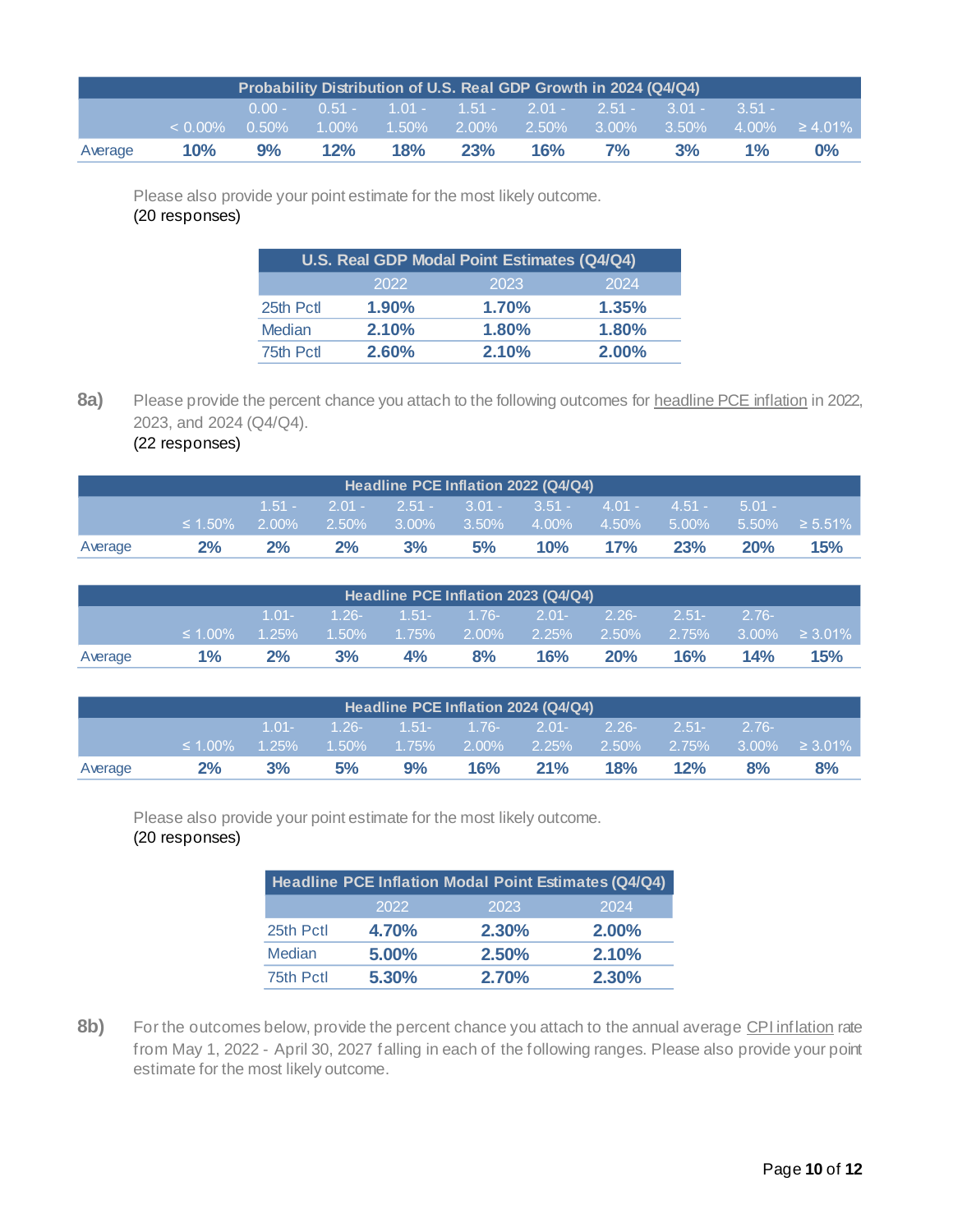|         |               | $1.01 -$  | $1.51 -$   | $2.01 -$           | $2.51 -$ |               |
|---------|---------------|-----------|------------|--------------------|----------|---------------|
|         | $\leq 1.00\%$ | 1.50%     | $2.00\%$   | 2.50%              | 3.00%    | $\geq 3.01\%$ |
| Average | 3%            | 6%        | <b>15%</b> | <b>25%</b>         | 26%      | 25%           |
|         |               |           |            |                    |          |               |
|         |               |           |            | <b>Most Likely</b> |          |               |
|         |               |           |            | Outcome            |          |               |
|         |               | 25th Pctl |            | 2.50%              |          |               |
|         |               | Median    |            | 2.80%              |          |               |
|         |               | 75th Pctl |            | 3.10%              |          |               |

8c) For the outcomes below, provide the percent chance you attach to the annual average CPI inflation rate from May 1, 2027 - April 30, 2032 falling in each of the following ranges. Please also provide your point estimate for the most likely outcome.

|            |       | $1.01 - 1.51 - 2.01 - 2.51 -$ |     |     | $\leq 1.00\%$ 1.50% 2.00% 2.50% 3.00% ≥3.01% |
|------------|-------|-------------------------------|-----|-----|----------------------------------------------|
| Average 3% | $9\%$ | <b>23%</b>                    | 39% | 20% | $7\%$                                        |

|           | <b>Most Likely</b><br>Outcome |
|-----------|-------------------------------|
| 25th Pctl | 2.20%                         |
| Median    | 2.30%                         |
| 75th Pctl | 2,40%                         |

<span id="page-10-0"></span>**9a)** What percent chance do you attach to:

the U.S. economy currently being in a recession\*? the U.S. economy being in a recession\* **in 6 months**? the global economy being in a recession\*\* **in 6 months**? (24 responses)

|           | Currently in U.S.<br>Recession |               | U.S. Recession<br>in 6 Months |           | <b>Global Recession</b><br>in 6 Months |
|-----------|--------------------------------|---------------|-------------------------------|-----------|----------------------------------------|
| 25th Pctl | $1\%$                          | 25th Pctl     | 10%                           | 25th Pctl | 20%                                    |
| Median    | 3%                             | <b>Median</b> | 20%                           | Median    | 25%                                    |
| 75th Pctl | 5%                             | 75th Pctl     | 25%                           | 75th Pctl | 33%                                    |

*\*NBER-defined recession*

*\*\*Previous IMF staff work has suggested that a "global recession" can be characterized as a period during which there is a decline in annual per-capita real global GDP, backed up by a decline or worsening in one or more of the following global macroeconomic indicators: industrial production, trade, capital flows, oil consumption and unemployment.*

**9b)** Please explain the factors behind any change to your expectations in part a since the last policy survey. (24 responses)